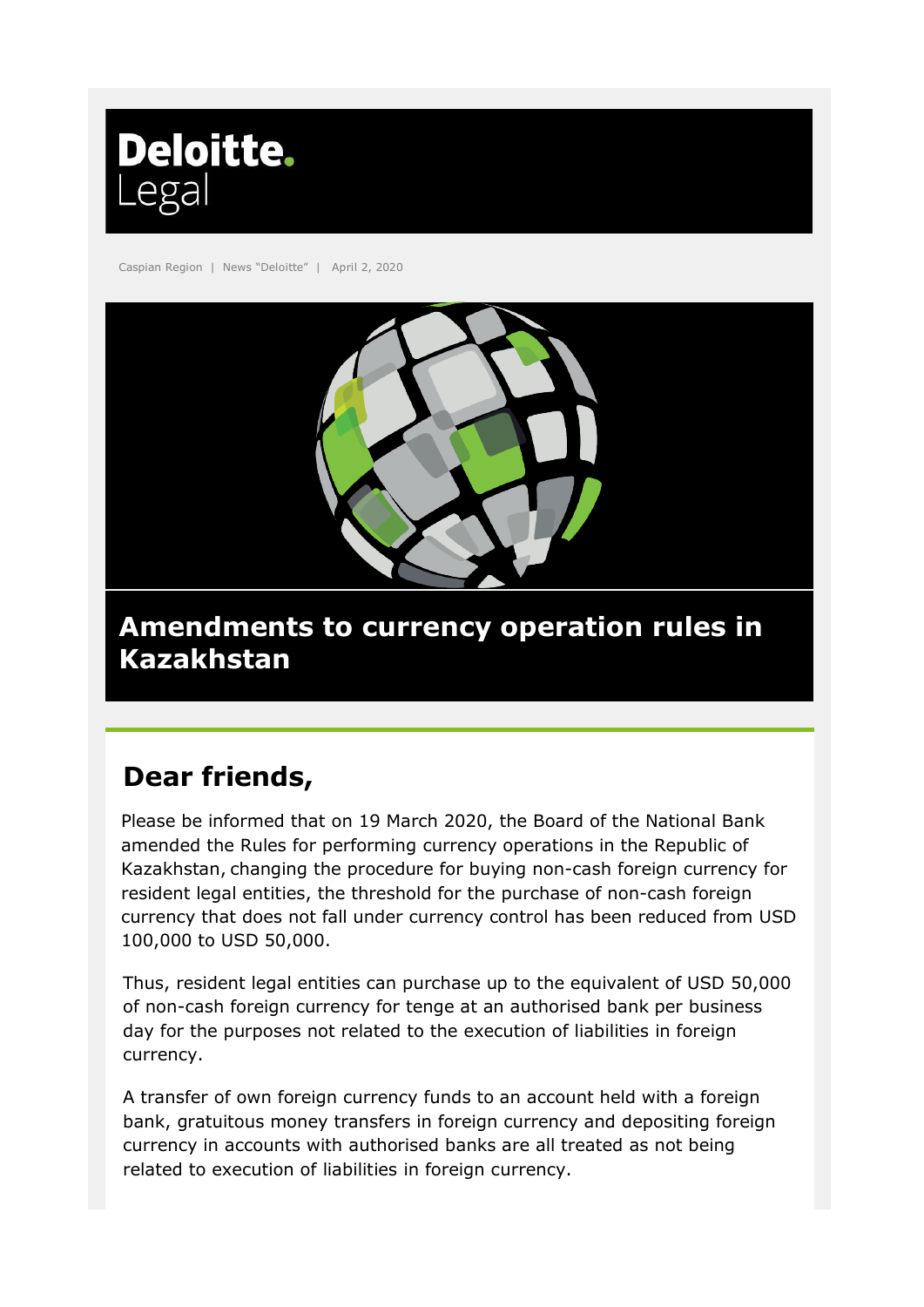If a resident legal entity purchases foreign currency in an amount exceeding the equivalent of USD 50,000, it needs to indicate the reason for the purchase, and also attach a copy of the contract or invoice or other document used as the basis for the purchase to the application.

At the same time, the application shall also be accompanied with the consent to sell the currency for tenge within three days if the purchased foreign currency is not used within 10 business days, except when it is purchased to pay net income or a part of it distributed by the resident legal entity among shareholders, founders or participants.

### **Purchase and selling exchange rate spread limits have been introduced**

Please also be informed that on 19 March 2020, the National Bank introduced purchase and selling exchange rate spread limits for the state of emergency period for authorised bank and authorised organisation exchange offices, as follows:

- USD 6 tenge,
- Euro 7 tenge.

#### **How Deloitte can help:**

The Deloitte Legal team will be happy to provide more detailed advice on any issues that arise after you have read this newsletter.

### **Изменения в Правилах осуществления валютных операций в Казахстане**

### **Уважаемые друзья,**

Информируем Вас о том, что 19 марта 2020 года Правление Национального Банка РК внесло изменения в Правила осуществления валютных операций. В соответствии с принятым Постановлением Национального Банка РК, изменен порядок покупки безналичной иностранной валюты для юридических лиц – резидентов и максимальная сумма покупки безналичной иностранной валюты, на которую не распространяется валютный контроль, снижена со 100 000 долларов США до 50 000 долларов США в эквиваленте.

Таким образом, юридические лица-резиденты могут покупать в одном уполномоченном банке за один рабочий день безналичную иностранную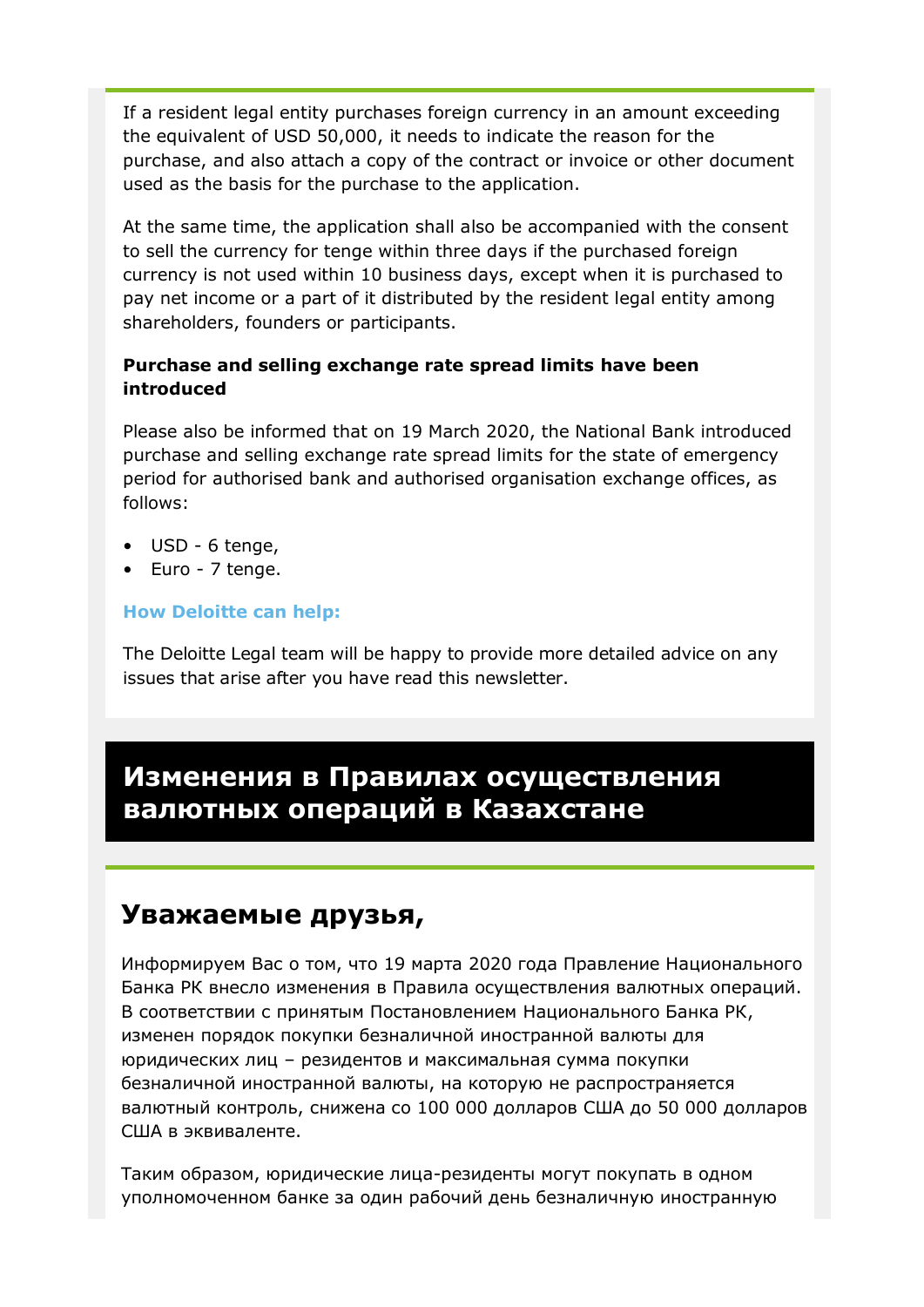валюту за тенге на цели, не связанные с исполнением обязательств в иностранной валюте, в сумме, не превышающей 50 000 долларов США в эквиваленте.

К целям, не связанным с исполнением обязательств в иностранной валюте, относятся перевод иностранной валюты на собственные счета в иностранных банках, безвозмездные переводы денег в иностранной валюте, а также размещение иностранной валюты на счета в уполномоченных банках.

В случае оформления заявки на покупку безналичной иностранной валюты на сумму, превышающую 50 000 долларов США в эквиваленте, юридическое лицо-резидент обязано указать цель покупки, а также приложить к заявке копию валютного договора и счет либо иной документ на оплату, во исполнение которого покупается иностранная валюта.

При этом, к заявке также прилагается указание уполномоченному банку, в случае неиспользования купленной иностранной валюты в течение десяти рабочих дней, продать данную валюту за тенге в трехдневный срок. Под данное требование не подпадает валюта, купленная на цели выплаты чистого дохода или его части, распределяемых данным юридическим лицом-резидентом между его акционерами, учредителями, участниками.

#### **Установлены пределы отклонения курса покупки от курса продажи иностранной валюты**

Также информируем Вас, что 19 марта 2020 года Национальный Банк РК установил пределы отклонения курса покупки от курса продажи иностранной валюты за тенге по операциям, проводимым через обменные пункты уполномоченных банков и уполномоченных организаций на период действия чрезвычайного положения, для:

- доллара США 6 тенге,
- евро 7 тенге.

#### **Как «Делойт» может помочь**

Команда «Делойт Лигал» будет рада предоставить более подробные консультации по любым вопросам, возникших у Вас после ознакомления с данным вестником.

## **"Deloitte" talking. Listen and benefit!**  Series of audio-podcasts